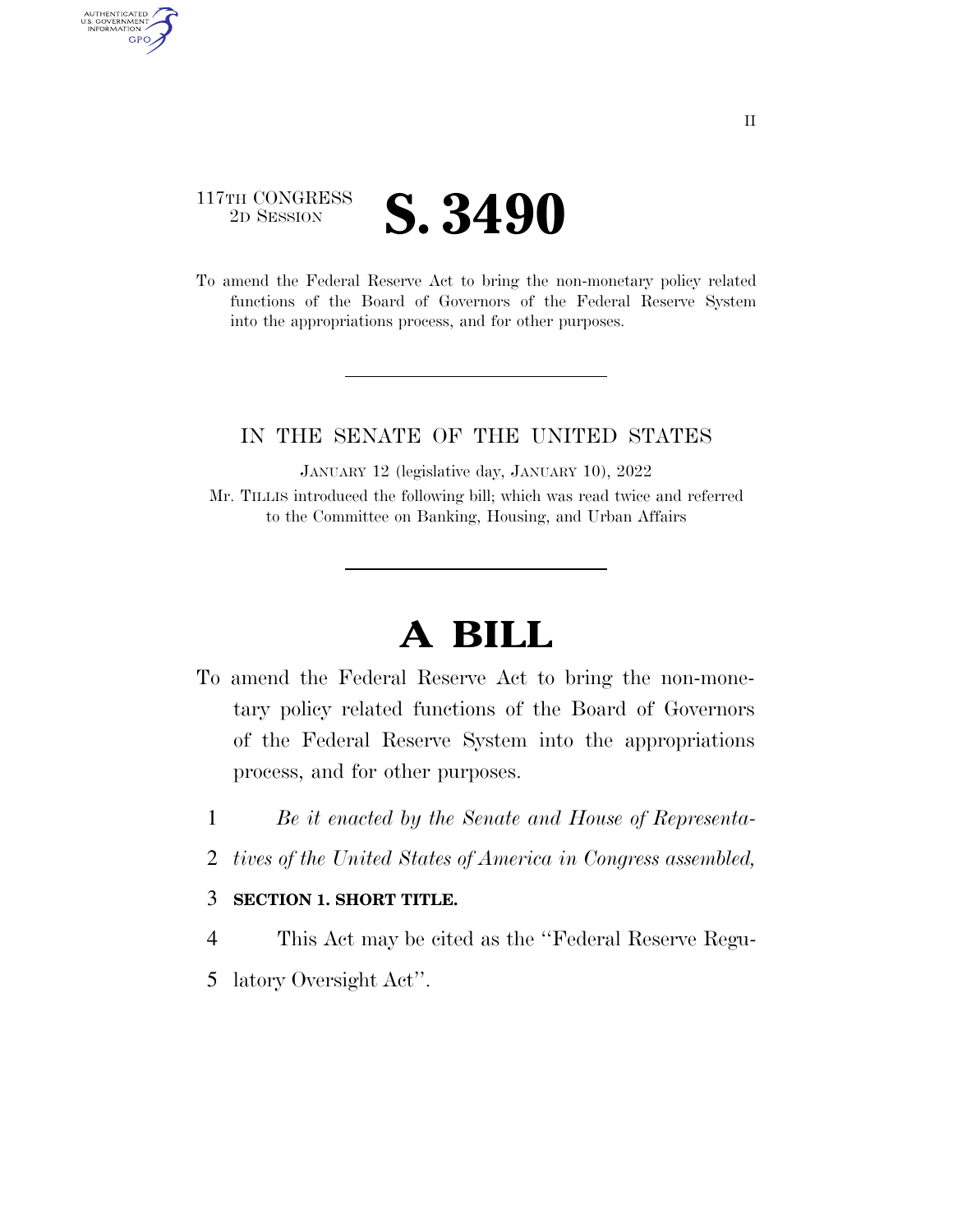| 1              | SEC. 2. BRINGING THE NON-MONETARY POLICY RELATED      |
|----------------|-------------------------------------------------------|
| $\overline{2}$ | FUNCTIONS OF THE BOARD OF GOVERNORS                   |
| 3              | OF THE FEDERAL RESERVE SYSTEM INTO                    |
| $\overline{4}$ | THE APPROPRIATIONS PROCESS.                           |
| 5              | (a) IN GENERAL.—The Federal Reserve Act is            |
| 6              | amended by inserting after section 11B the following: |
| 7              | "SEC. 11C. APPROPRIATIONS REQUIREMENT FOR NON-        |
| 8              | MONETARY POLICY RELATED ADMINISTRA-                   |
| 9              | TIVE COSTS.                                           |
| 10             | "(a) APPROPRIATIONS REQUIREMENT.                      |
| 11             | "(1) RECOVERY OF COSTS OF ANNUAL APPRO-               |
| 12             | PRIATION.—The Board of Governors of the Federal       |
| 13             | Reserve System and the Federal reserve banks shall    |
| 14             | collect assessments and other fees, as provided under |
| 15             | this Act, that are designed to recover the costs to   |
| 16             | the Government of the annual appropriation to the     |
| 17             | Board of Governors of the Federal Reserve System      |
| 18             | by Congress. The Board of Governors of the Federal    |
| 19             | Reserve System and the Federal reserve banks may      |
| 20             | only incur obligations or allow and pay expenses      |
| 21             | with respect to non-monetary policy related adminis-  |
| 22             | trative costs pursuant to an appropriations Act.      |
| 23             | $``(2)$ OFFSETTING COLLECTIONS.—Assessments           |
| 24             | and other fees described under paragraph (1) for      |
|                |                                                       |

any fiscal year—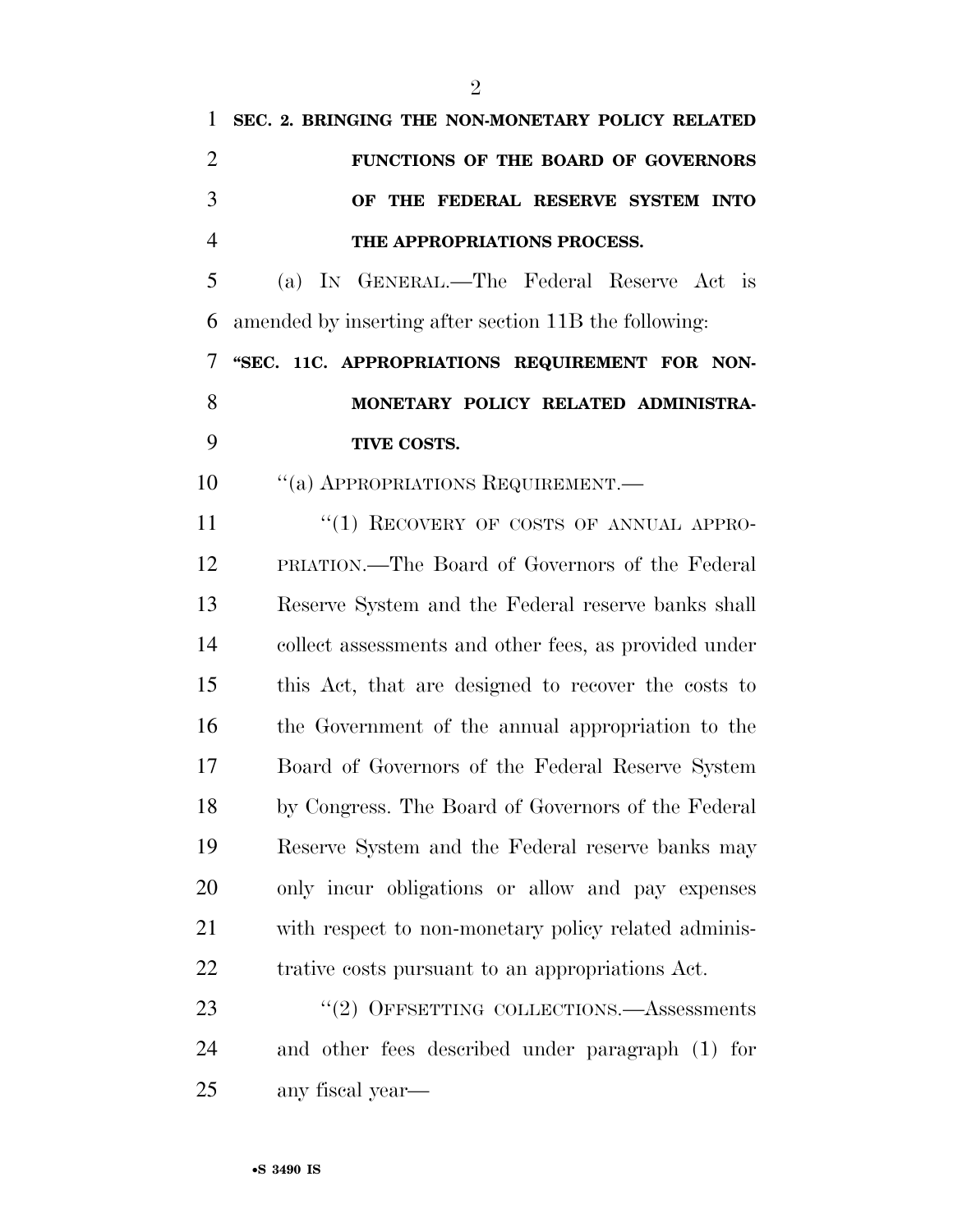| $\mathbf{1}$   | "(A) shall be deposited and credited as off-         |
|----------------|------------------------------------------------------|
| $\overline{2}$ | setting collections to the account providing ap-     |
| 3              | propriations to the Board of Governors of the        |
| $\overline{4}$ | Federal Reserve System; and                          |
| 5              | $\lq\lq$ (B) shall not be collected for any fiscal   |
| 6              | year except to the extent provided in advance in     |
| 7              | appropriation Acts.                                  |
| 8              | "(3) LIMITATION.—This subsection shall only          |
| 9              | apply to the non-monetary policy related administra- |
| 10             | tive costs of the Board of Governors of the Federal  |
| 11             | Reserve System.                                      |
| 12             | "(b) DEFINITIONS.—For purposes of this section:      |
| 13             | "(1) MONETARY POLICY.—The term 'monetary             |
| 14             | policy' means a strategy for producing a generally   |
| 15             | acceptable exchange medium that supports the pro-    |
| 16             | ductive employment of economic resources by reli-    |
| 17             | ably serving as both a unit of account and store of  |
| 18             | value.                                               |
| 19             | "(2) NON-MONETARY POLICY RELATED ADMIN-              |
| 20             | ISTRATIVE COSTS.—The term 'non-monetary policy       |
| 21             | related administrative costs' means administrative   |
| 22             | costs not related to the conduct of monetary policy, |
| 23             | and includes—                                        |
| 24             | $\lq\lq$ direct operating expenses for super-        |
| 25             | vising and regulating entities supervised and        |